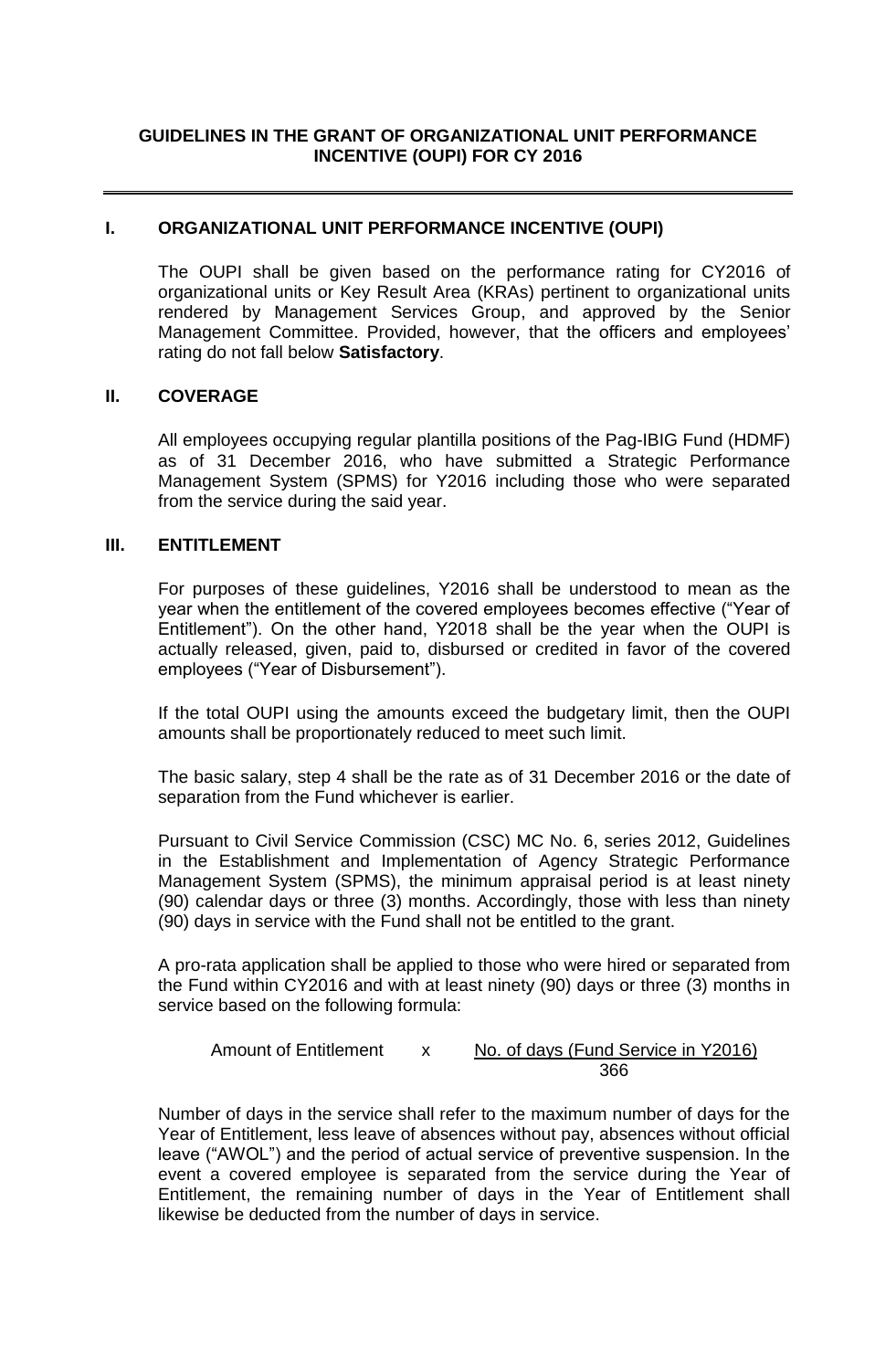For covered employees who were hired during the Year of Entitlement, the number of days in service shall be counted from the date of assumption of office until December 31 of the Year of Entitlement, subject to the conditions provided herein.

The no. of days in service and the denominator shall accordingly be adjusted during leap years.

# **IV. OTHER PROVISIONS**

1. Covered employees found guilty of an administrative or criminal offense involving acts or omissions in connection with the performance of their official duties and functions during the Year of Entitlement shall not be eligible to receive his OUPI on the Year of Disbursement, except when the penalty imposed specifically provides otherwise.

In the event the covered employee is exonerated on appeal of the offense mentioned above, he shall be entitled to the back-payment of the OUPI.

If the penalty meted out is only a reprimand, the covered employee shall be qualified to receive the OUPI.

Covered employees with pending administrative or criminal cases involving acts or omissions in connection with the performance of their official duties and functions shall be entitled to the OUPI, subject to other conditions herein stated.

A covered employee who had been issued a preventive suspension order in CY2016 shall be entitled to OUPI. However, the number of days of preventive suspension shall be deducted from the computation of the amount of the entitlement of the covered employee.

If the preventive suspension order issued to a covered employee is declared null and void pursuant to the provisions of Section 5(a) Civil Service Commission (CSC) Resolution No. 030502 *(Policy Guidelines on Preventive Suspension)*, the covered employee shall be entitled to back-payment of the resulting differential in the grant.

On the other hand, in the event the preventive suspension issued to a covered employee is declared invalid pursuant to Section 5 (b) of the said CSC Resolution, the covered employee shall be entitled to back-payment of the resulting differential in the grant only when he is fully exonerated of the charge/s.

2. Absences and Leave Without Pay (LWOP) incurred by covered employee in Y2016 shall be deducted from the amount of entitlement of each covered employee.

A covered employee who is on absence without official leave (AWOL) shall not be paid his OUPI. AWOL shall mean an employee who is continuously absent without an approved leave or when a covered employee after the expiration of his approved leave, extends his absence without proper authorization.